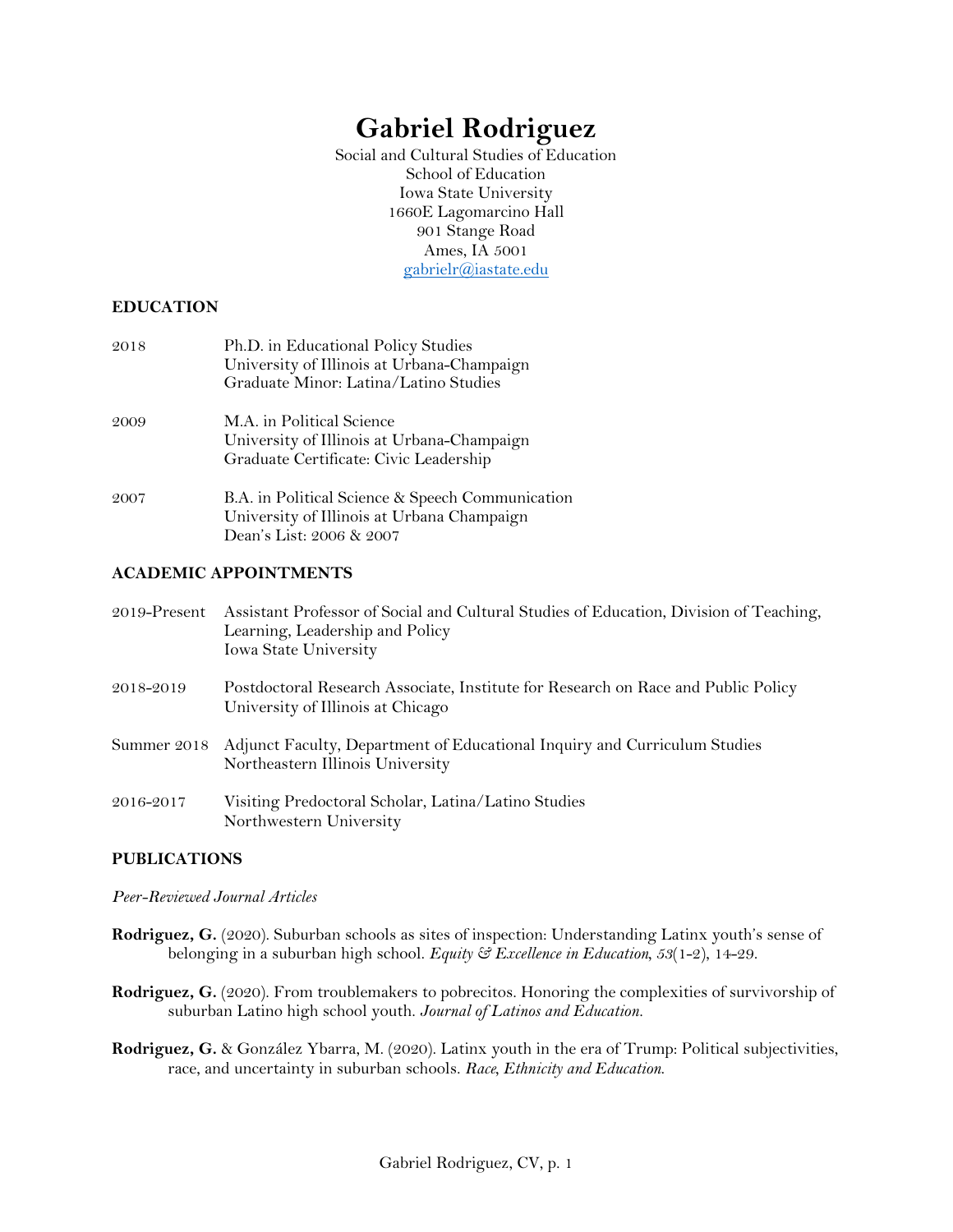Larson, R. Izenstark, D., **Rodriguez, G.**, & Perry, C. (2016). The art of restraint: How experienced program leaders use their authority to support youth agency. *Journal of Research on Adolescence, 26*(4), 845-863.

#### *Manuscripts Under Review*

- **Rodriguez, G.** "It's like they're trying to push me out": Understanding the tradeoffs of a college access program for Latinx suburban youth. *Teachers College Record.*
- **Rodriguez, G.** Teacher evaluation for what purpose?: A need for culturally relevant teacher evaluation. Educational Researcher.

#### *Book Manuscripts in Programs*

Performing "well" in school: Understanding Latinx youth identity and belonging in suburban schools.

#### *Referred Book Chapters*

**Rodriguez, G.** (2017). El hogar es donde está el corazón: Making meaning through oral history interviews with family. In Y. Pak, L. Nesbitt, & S. Reilly (Eds.), *Ordinary people, extraordinary lives:* Oral histories of (mis)educational opportunities in challenging notions of achievement (pp. 1-30). Common Ground Publishing.

*Book Chapters Under Review*

**Rodriguez, G.** (under review). Beyond wokeness: How White educators can work toward dismantling whiteness and white supremacy in suburban schools. In K. Swalwell & D. D. Spikes (Eds.), *One way to make change: Promising practices and lessons learned for anti-oppressive education in affluent, predominantly White schools.* Teachers College Press.

#### *Policy Reports*

**Rodriguez, G.,** Park, E., Washington, D., Arenas, I., Scarborough, W., & Lewis, A. E. (2019). Beyond evaluation: The role of trust in transforming REACH into a developmental tool. A final report of the findings. Final report submitted to Chicago Public Schools and the Chicago Teachers Union.

#### *Media Engagement*

- Expert interviewed for Leading Equity podcast (December 21, 2020) https://www.leadingequitycenter.com/171
- Expert interviewed for Iowa Public Radio's "Iowa in Focus" (December 17, 2020) https://www.iowapublicradio.org/racial-justice/2020-12-17/segregation-still-evident-in-iowaschools-150-years-after-state-supreme-court-ruling
- **Rodriguez, G.** (2018). Reimagining the future of Latina & Latino youth in schools**.** Retrieved from: https://medium.com/national-center-for-institutional-diversity/reimagining-the-futurec16565992d81
- Sher, S. & **Rodriguez, G.** (2016, March 4). Research shows positive effects of middle school campus on children. *Highland Park Patch.*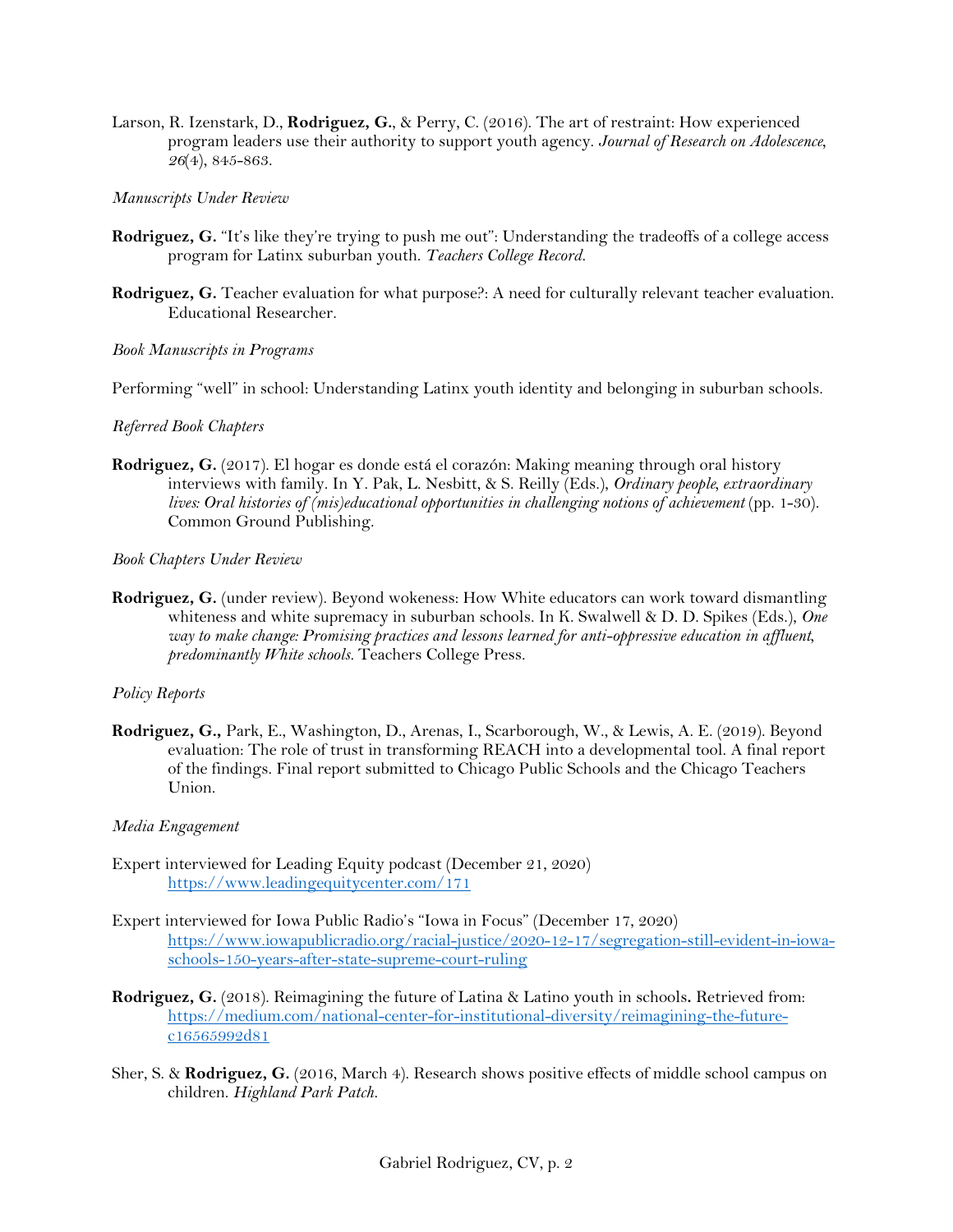Retrieved from: https://patch.com/illinois/highlandpark/research-shows-positive-effectsmiddle-school-campus-children-letter

**Rodriguez, G.** (2016, February 5). Educator supports D-112 referendum. *Daily North Shore.* Retrieved from: http://jwcdaily.com/2016/02/05/opinion-educator-supports-d-112-referendum/

## **AWARDS AND HONORS**

### *University of Illinois at Urbana-Champaign*

| 2017-2018 | NAEd/Spencer Dissertation Fellowship Recipient                                                     |
|-----------|----------------------------------------------------------------------------------------------------|
| 2017      | National Center for Institutional Diversity, University of Michigan: Emerging<br>Diversity Scholar |
| 2017      | <b>AER Mentorship Award</b>                                                                        |
| 2016-2017 | American Association of Hispanics in Higher Education Graduate Student Fellow                      |
| 2016      | Humanities, Arts & Social Sciences Dissertation Research Grant                                     |
| 2015      | NAEd/Spencer Dissertation Fellowship Semi-Finalist                                                 |
| 2015      | Academic Excellence & Good Citizenship Award                                                       |
|           | College of Education Graduate Student Conference's Best Conference Proposal                        |
| 2013-2015 | Diversifying Higher Education Faculty in Illinois Fellowship Recipient                             |
| 2013      | William Chandler Bagley Doctoral Scholarship                                                       |
| 2012-2013 | Schroeder Fellowship                                                                               |
| 2007      | Summer Research Opportunities Program (SROP) Research Scholar                                      |
| 2006      | Ronald E. McNair Research Scholars Program Scholar                                                 |

## **INTERNAL FUNDING**

*Iowa State University*

- 2020-2022 Innovative Teaching Grant *Digital Tools for Equitable and Inclusive Collaborative Learning* (Awarded \$20,000) Principal Investigator: Nicolas Tanchuk. Co-PIs: Alyssa Emery, Amanda Baker, **Gabriel Rodriguez**, Mollie Appelgate, and Connie Hargrave
- 2020-2021 Miller Faculty Fellowship *Using Case Studies to Integrate Evidence, Ethics, and Equity in Education Courses* (Awarded \$15,000) Principal Investigator: Alyssa Emery. Co-PIs: Nicolas Tanchuk, Amanda Baker, **Gabriel Rodriguez**, and Mollie Appelgate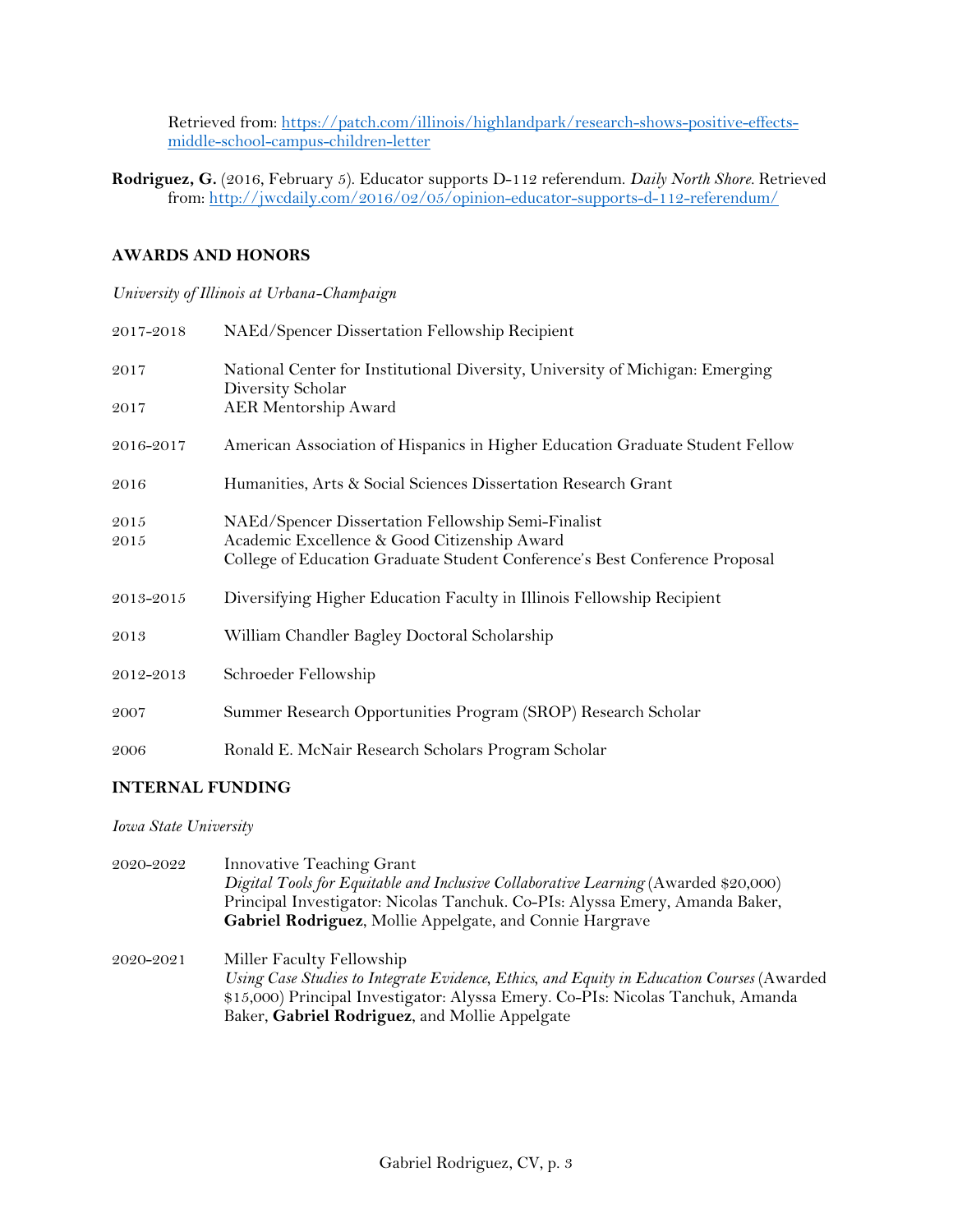### *University of Illinois at Urbana-Champaign*

| 2015-2016 | Graduate College Focal Point Grant<br>Examining the Educational Experiences of Latinos in the U.S. (Awarded \$12,000)                   |
|-----------|-----------------------------------------------------------------------------------------------------------------------------------------|
| 2013-2014 | Graduate College Focal Point Grant<br>Reimagining Education: Integrating Youth Culture Across Educational Contexts (Awarded<br>\$15,000 |
| 2011-2012 | Graduate College Focal Point Grant<br>Responding to Immigrants in New Growth Communities (Awarded \$15,000)                             |

## **TEACHING EXPERIENCE**

**University** 

*Iowa State University* 

| 2019-Present EDUC 406: Social Justice Education & Teaching         |
|--------------------------------------------------------------------|
| 2019-Present RESEV 604X: Advanced Qualitative Inquiry in Education |
| Spring 2021 RESEV 680: Critical Qualitative Research               |
| Summer 2021 RESEV 593: Critical Ethnography                        |
|                                                                    |

*Northeastern Illinois University* 

Summer 2018 EDFN 405: Development of Educational Thought

*University of Illinois at Urbana-Champaign*

| Spring 2016 | Teaching Assistant, LLS 279: Mexican American History, Department of Latina/Latino<br><b>Studies</b>                           |
|-------------|--------------------------------------------------------------------------------------------------------------------------------|
| Fall 2015   | Teaching Assistant, EDUC 201: Identity & Difference in Education, Department of<br>Education Policy, Organization & Leadership |
| Fall 2013   | Teaching Assistant, LLS 100: Intro to Latina/o Studies, Department of Latina/Latino<br><b>Studies</b>                          |
| 2012-2013   | Teaching Assistant, CMN 101: Public Speaking, Department of Communication                                                      |
| Fall 2010   | Class Facilitator, PS 300: Social Group Conflict across the Globe, Department of<br><b>Political Science</b>                   |
| 2008-2009   | Teaching Assistant, CMN 101: Introduction to Public Speaking, Department of<br>Communication                                   |

*K-12 Employment*

## *Highland Park High School, Highland Park, Illinois*

| 2016-2017 | Teaching Aide and Substitute Teacher in Department of Special Education |
|-----------|-------------------------------------------------------------------------|
|           | Spring 2017 Program Coordinator in Alternative Learning Community       |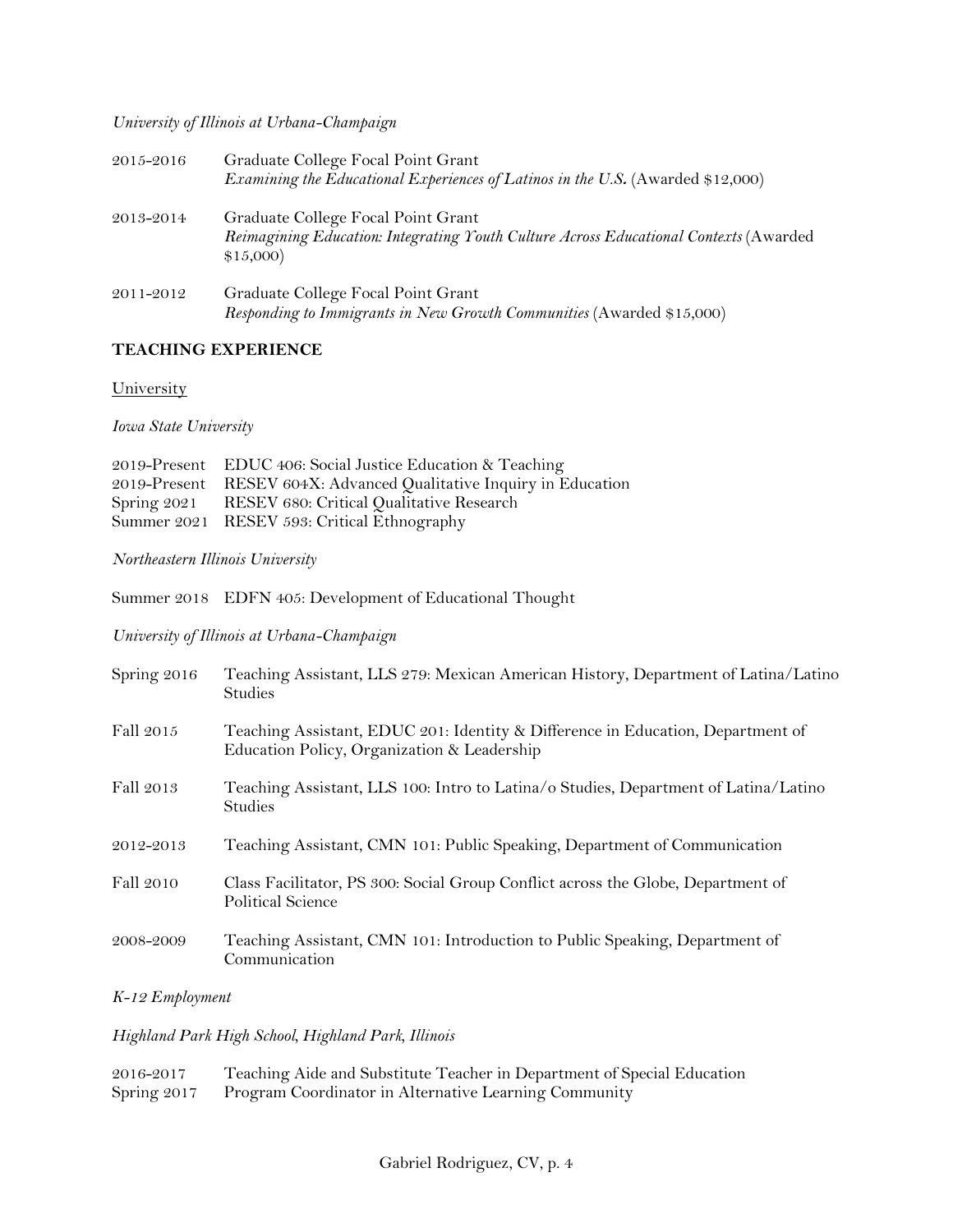#### *DePaul University*

Summer 2016 Class Instructor, College Connect Summer Program Summer 2015 Class Instructor, College Connect Summer Program

#### **ADDITIONAL RESEARCH EXPERIENCE**

*University of Illinois at Urbana-Champaign*

- 2012-2014 Research Assistant, Pathways Project, Department of Human Development and Family **Studies**
- 2009-2014 Research Assistant, Societal Infrastructures and Development Project, Cline Center for Democracy

#### **CONFERENCE PRESENTATIONS**

#### *National*

- **Rodriguez, G.,** Dukle, U., & Samaniego, C. (2020, November 6-7). *Moving Beyond Niceness and Good Intentions: What Suburban Schools Can Learn from Youth to Cultivate Anti-racist Commitments.*  [Virtual Presentation] White Privilege Symposium.
- **Rodriguez, G.,** & Gonzalez Ybarra, M. (2020, April 17-21). *Latinx Youth in the Era of '45: Political Subjectivities, Race, and Uncertainty in Suburban Schools.* [Paper to be presented]. American Educational Research Association Annual Meeting, San Francisco, CA, United States.
- **Rodriguez, G.** (2019, April 5-9). *Racialized boundaries and belonging: How Latinx youth create community in a suburban high school.* [Paper presented]. American Educational Research Association Annual Meeting, Toronto, ON, Canada.
- **Rodriguez, G.** (2019, April 5-9). *Latinx youth in white suburbia: Understanding identity, opportunity, and belonging.* [Roundtable paper presented]. American Educational Research Association Annual Meeting, Toronto, ON, Canada.
- **Rodriguez, G.** (2019, April 5-9). *Latinx students in Chicagoland suburbia: Navigating and deconstructing white supremacy.* [Roundtable paper presented]. American Educational Research Association Annual Meeting, Toronto, ON, Canada.
- **Rodriguez, G.** (2019, April 5-9). *Latinx male youth in suburban schools: Understanding race, discipline, opportunity, and survivorship.* [Paper presented]. American Educational Research Association Annual Meeting, Toronto, ON, Canada.
- **Rodriguez, G.** (2018, November 14-18). *Latino youth in suburban schools: Understanding race, discipline, opportunity, and survivorship.* [Paper presented]. American Anthropological Association Annual Meeting, San Jose, CA, United States
- **Rodriguez, G.** (2018, April 13-17). *Understanding Latina/o identity and community in a white and wellresourced Chicagoland suburban high school.* [Poster presented]. American Educational Research Association Annual Meeting, New York, NY, United States.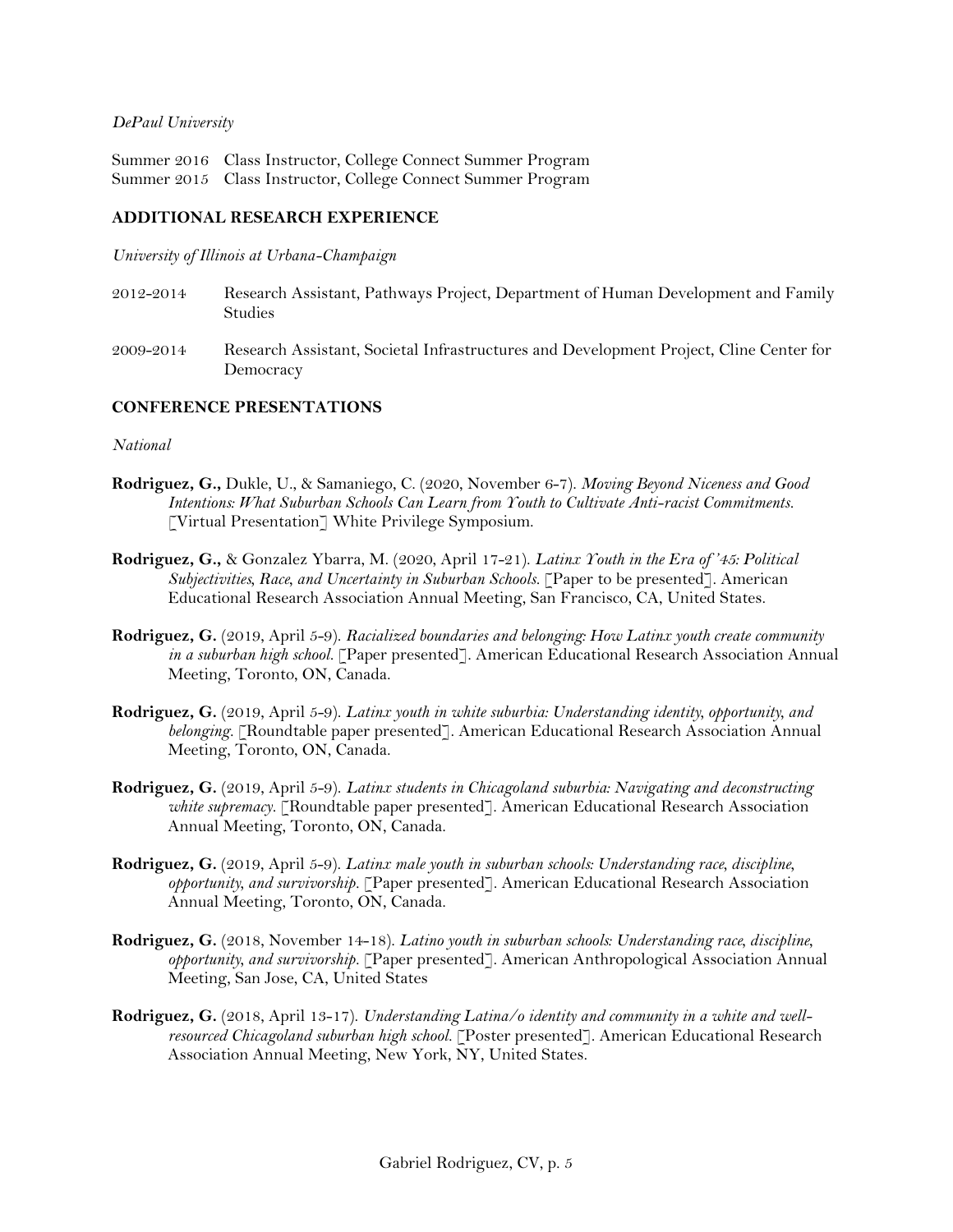- **Rodriguez, G.** (2018, March 14-16). *Understanding Latina/o identity and community in a white and wellresourced Chicagoland suburban high school.* [Paper presented]. National Academy of Education/Spencer Spring Retreat, Washington, D.C., United States.
- **Rodriguez, G.** (2017, November 14-17). *Understanding Latina/o identity and community in a white and well-resourced Chicagoland suburban high school.* [Poster presented]. National Academy of Education/Spencer Annual Meeting and Retreat, Washington, D.C., United States.
- **Rodriguez, G.** (2017, April 2-May1). *Latinx students in Chicagoland suburbia: Navigating and deconstructing white supremacy.* [Paper presented]. American Educational Research Association Annual Meeting, San Antonio, TX, United States.
- **Rodriguez, G.** (2017, April 2-May 1). *Understanding Latina/o youth identity in suburbia: Negotiating the tensions through a humanizing approach.* [Paper presented]. American Educational Research Association Annual Meeting, San Antonio, TX, United States.
- **Rodriguez, G.** (2017, April 2-May1). *Notas from the field: Reflexiones, dudas, y convivencia.* [Paper presented]. American Educational Research Association Annual Meeting, San Antonio, TX, United States.
- **Rodriguez, G.** (2017, March 9-11). *"Sorry not sorry": The interplay y movidas between identidades académicas y sociales.* [Paper presented]. American Association of Hispanics in Higher Education Annual Meeting, Irvine, CA, United States.
- **Rodriguez, G.** (2016, November 2-6). *Complicating opportunity and resources for Latina/o students through the perspective of educators at a predominately white and well-resourced suburban high school.* [Paper presented]. American Educational Studies Association Annual Conference, Seattle, WA, United States.
- **Rodriguez, G.** (2016, April 8-12). *Carving out brown spaces: Chicagoland Latina/o youth navigating a white and affluent suburban high school.* [Paper presented]. American Educational Research Association Annual Meeting, Washington, D.C., United States.
- **Rodriguez, G.** (2016, April 8-12). *I'm proud to be a Chicano! Understanding the political consciousness of suburban youth.* [Paper presented]. American Educational Research Association Annual Meeting, Washington, D.C., United States.
- **Rodriguez, G.** (2015, November 11-15). *Carving out brown spaces: Chicagoland Latina/o youth navigating a white and affluent suburban high school.* [Paper presented]. American Educational Studies Association Annual Conference, San Antonio, TX, United States.
- **Rodriguez, G.** (2015, November 5-8). *Que chulada de mujer: A mother's oral history told by her son.* [Paper presented]. History of Education Society Annual Meeting, St. Louis, MO, United States.
- **Rodriguez, G.** (2015, May 20-23). *Performing well in school: Latina/o high school youth identity in a predominately white suburban high school.* [Paper presented].11th International Congress on Qualitative Inquiry, Urbana, IL, United States.
- **Rodriguez, G.** (2015, April 16-20). *El hogar es donde está el corazón: Making meaning through oral history interviews with family.* [Paper presented]. American Educational Research Association Annual Meeting, Chicago, IL, United States.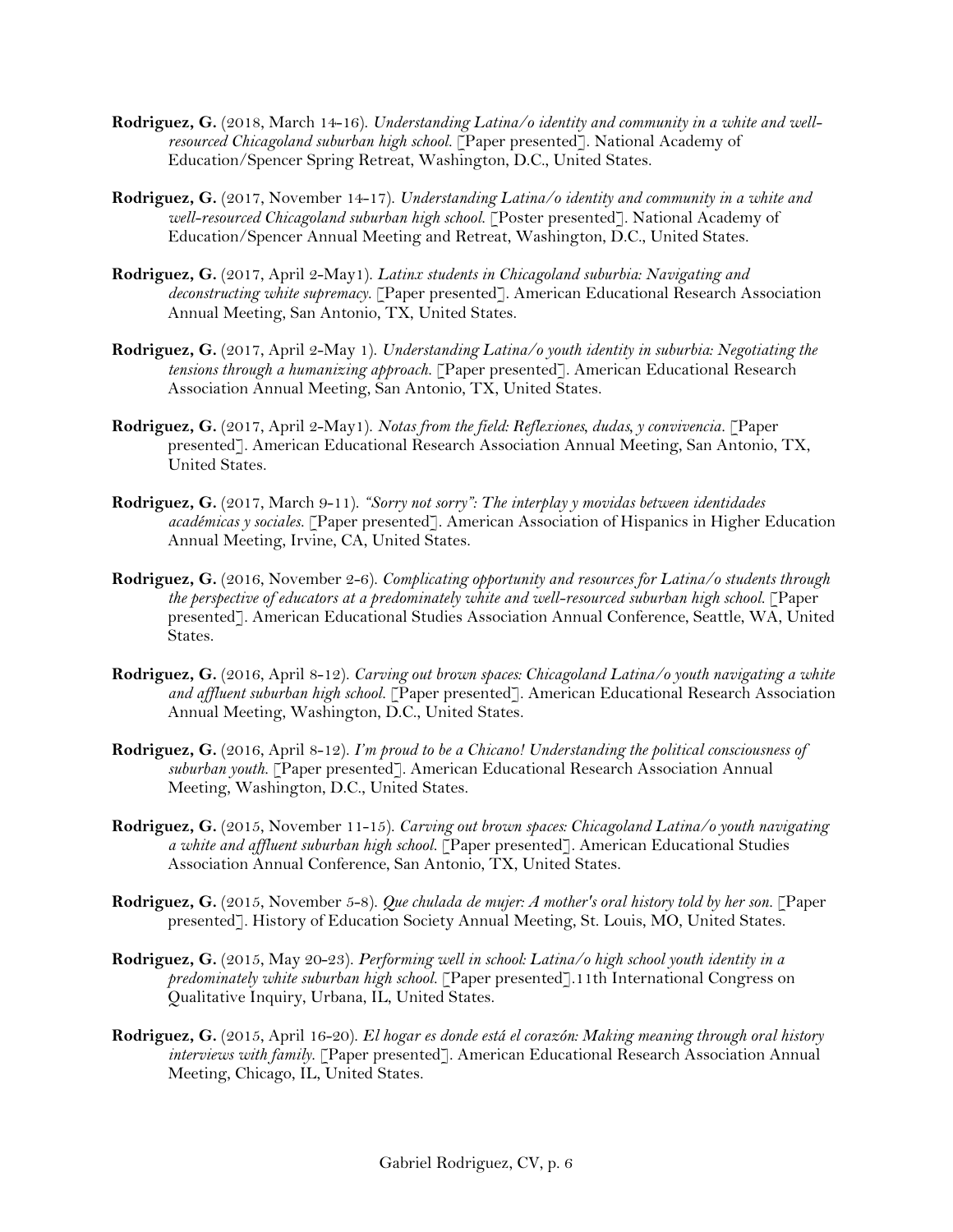- **Rodriguez, G.** & Dahlke, E. (2014, May 21-24). *Understanding critical consciousness in the era of high stakes assessment.* [Paper presented]. 10th International Congress on Qualitative Inquiry, Urbana, IL, United States.
- **Rodriguez, G.** & Orosco, M. (2014, April 9-12). *New growth – new challenges: Community collaborators discuss the complexity of working with Latino immigrants in a new growth community in the Midwest.* [Paper presented]. National Association for Chicana and Chicano Studies Annual Conference, Salt Lake City, UT, United States.
- **Rodriguez, G.** (2013, April 27-May 1). *Historicizing the (under) achievement gap through oral history narratives.* [Paper presented]. American Educational Research Association Annual Meeting, San Francisco, CA, United States.
- **Rodriguez, G.** (2012, October 31-November 3). *Troubling "achievement:" historicizing the achievement gap through oral history narratives.* [Paper presented]. American Educational Studies Association Annual Conference, Seattle, WA, United States.
- **Rodriguez, G.** (2012, October 10-14). *Ordinary people, extraordinary power: Oral history methodology and the unveiling of educational experiences.* [Paper presented]. Oral History Association Annual Meeting, Cleveland, OH, United States.
- **Rodriguez, G.,** Lee, S., & Orozco, M. (2012, May*). Documenting the emergence of the Latina/o community in a mid-sized community.* [Paper presented]. Responding to Immigrants National Conference: Bridging Research and Practice to Meet the Needs of Immigrants in New Growth Communities, Champaign, IL, United States.
- **Rodriguez, G.** (2012, March 14-17). *Documenting the emergence of the Latina/o community in a mid-sized community.* [Paper presented]. National Association for Chicana and Chicano Studies Annual Conference, Chicago, IL, United States.

#### *University*

- **Rodriguez, G.** (2016, August). *Examining the educational experience of Latinos in the U.S.* [Poster presented]. New Graduate Student Welcome Reception, Champaign, IL, United States.
- **Rodriguez, G.** (2016, March). *Forging Latinidad in Chicagoland: Making sense of opportunity and resources in a suburban high school.* [Paper presented]. College of Education Graduate Student Conference, Champaign, IL, United States.
- **Rodriguez, G.** (2015, March). *Understanding Latina/o identity and community in a white and well-resourced suburban high school in Chicagoland.* [Paper presented]. College of Education Graduate Student Conference, Champaign, IL, United States.
- **Rodriguez, G.** & Dahlke, E. (2014, March). *"Is this for a grade?" Assessing social justice in a high school classroom.* [Paper presented]. College of Education Graduate Student Conference, Champaign, IL, United States.
- **Rodriguez, G.** (2012, March). *Exploring oral history methods, voice, and individual experience.* [Paper presented]. College of Education Graduate Student Conference, Champaign, IL, United States.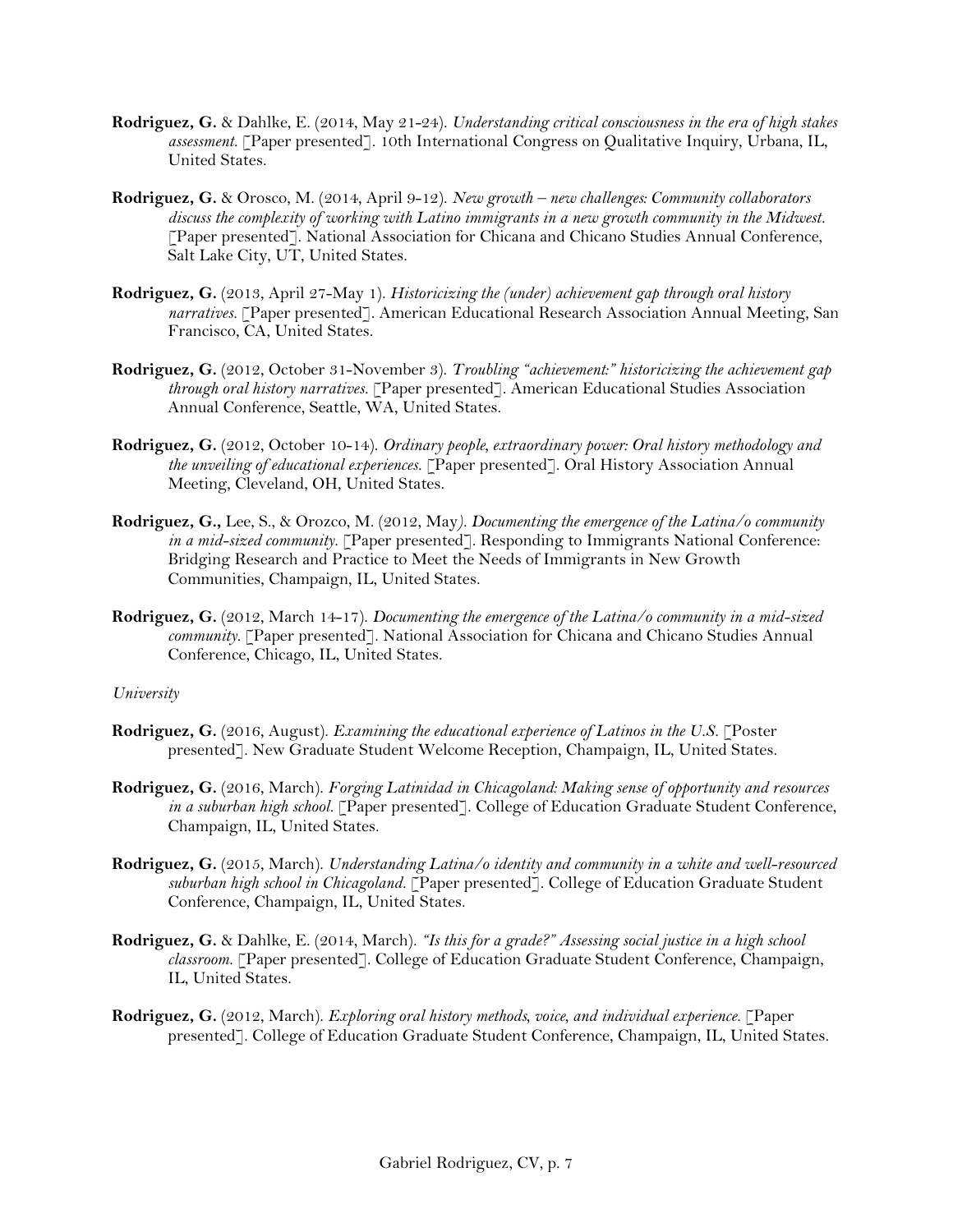**Rodriguez, G.** (2011, April). *Latino youth activism in suburbia: Do public schools encourage participation?* [Paper presented]. College of Education Graduate Student Conference, Champaign, IL, United States.

## **GUEST LECTURES AND WORKSHOPS**

| 2020 | Cultivating Belonging for Latinx Youth. Invited course lecture, Conceptualizing and<br>Designing Research, Department of Education, Lewis University. Miguel Saucedo, Ph.D.                                                                                                                        |
|------|----------------------------------------------------------------------------------------------------------------------------------------------------------------------------------------------------------------------------------------------------------------------------------------------------|
| 2020 | Latinx Youth and Public Schools. Invited course lecture, Bilingualism, Bilingual<br>Education, and Latinx Youth, School of Education, Iowa State University. Noreen<br>Naseem Rodríguez, Ph.D.                                                                                                     |
| 2020 | Beyond Disengagement: Understanding Latinx High School Youth's Silence as an Act<br>of Survival. Invited lecture, Diversity, Equity, and Community Brown Bag, College of<br>Human Sciences, Iowa State University.                                                                                 |
| 2020 | Who am I? Understanding our Multiple Identities. Invited workshop for students at<br>East Leyden High School.                                                                                                                                                                                      |
| 2019 | Learning from Latinx Youth: Shifting Away from the White Gaze. Invited workshop<br>for educators at Highland Park High School.                                                                                                                                                                     |
| 2019 | Fighting Erasure: Understanding Latinx Youth, Borders, and Belonging in Suburban<br>Schools. Invited course lecture, Race, Poverty, and Inequality in Suburban Schools and<br>Communities, Department of Educational Policy Studies, University of Wisconsin-<br>Madison. Linn Posey-Maddox, Ph.D. |
| 2018 | Shifting Educational Terrains: Understanding Latinx Students in Changing Schools.<br>Invited course lecture, Teaching about Latina/Latino Experiences in Education,<br>Department of Teaching and Learning, University of Nevada, Las Vegas. Norma<br>Marrun, Ph.D.                                |
| 2018 | Understanding Latinx Youth: Race, Identity, and Belonging. Invited workshop for<br>educators at East Leyden High School.                                                                                                                                                                           |
| 2018 | (Re)Imagining Latinx Youth: Understanding Race, Academic Achievement, and<br>Opportunity in Suburban Contexts. Invited workshop for educators at Township High<br>School District 113.                                                                                                             |
| 2017 | Performing Well in School: Understanding Latina/o Youth Identities, Belonging, and<br>Survivorship. Invited course lecture, <i>Introduction to Social Studies</i> , Department of<br>Learning, Teaching and Curriculum, University of Missouri. Ashley Woodson, Ph.D.                              |
| 2017 | Understanding UndocuActivism: Fighting for a Recognition of Our Rights and<br>Humanity. Invited workshop for students at Highland Park High School.                                                                                                                                                |
| 2017 | ¿Quiénes Somos? Pláticas Honoring Latinx Identity, Interrogating Inequality and<br>Working Toward Transformation. Invited workshop for Latinx students at Highland<br>Park High School.                                                                                                            |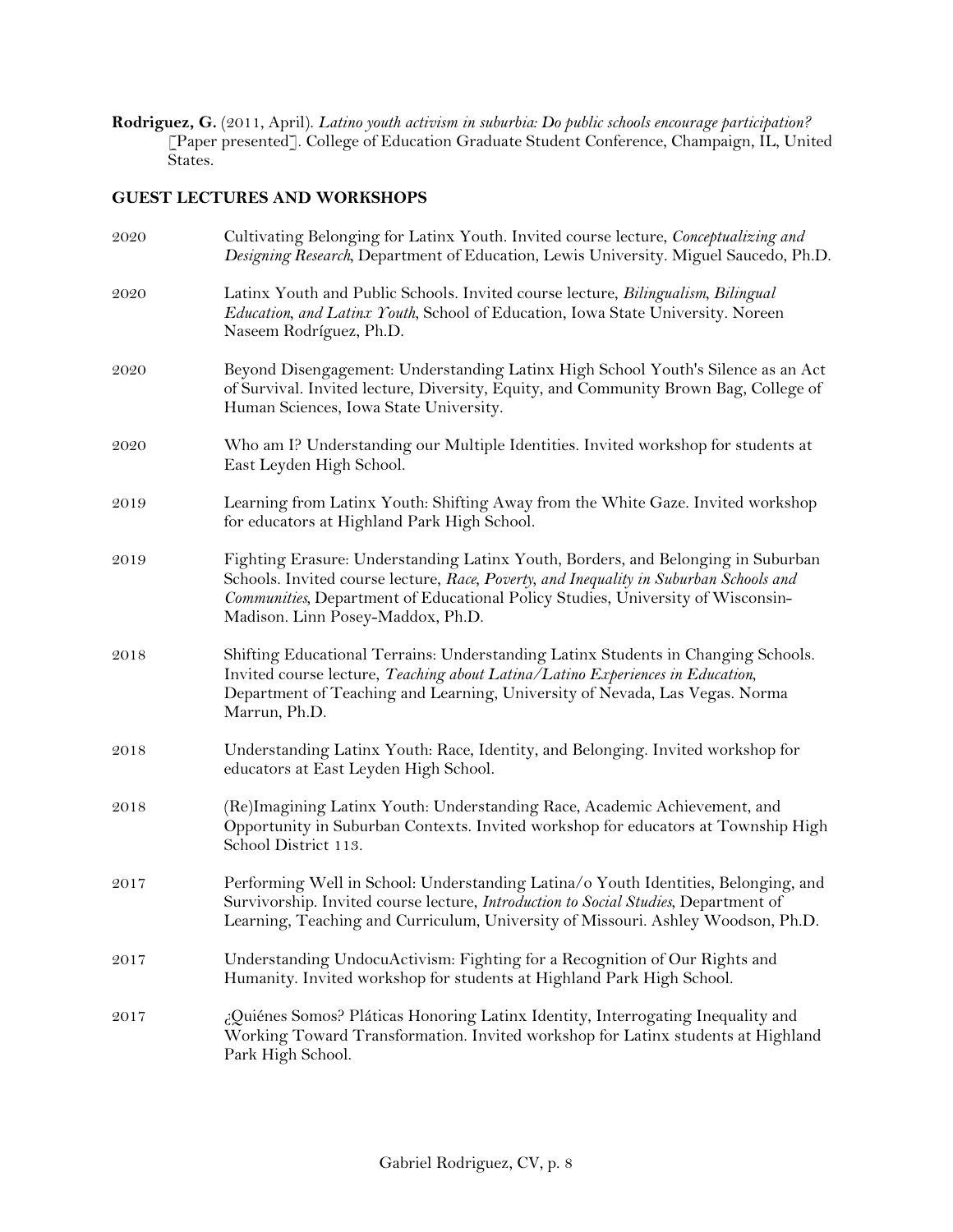| 2016 | Allusion of Choice: Complicating Opportunity for Students, Families, and Communities.<br>Invited course lecture, <i>Historical and Social Barriers to Education</i> (online), Department of<br>Education Policy, Organization and Leadership, University of Illinois at Urbana-<br>Champaign. Yoon Pak, Ph.D. |
|------|---------------------------------------------------------------------------------------------------------------------------------------------------------------------------------------------------------------------------------------------------------------------------------------------------------------|
| 2016 | Latina/os in Chicago: Understanding Migration, Settlement, and Gentrification. Invited<br>course lecture, Mexican American History, Department of Latina/o Studies, University of<br>Illinois at Urbana-Champaign. Mireya Loza, Ph.D.                                                                         |
| 2015 | Changing Demographics in Suburban Schools. Invited lecture, <i>Identity and Difference in</i><br>Education, Department of Education Policy, Organization and Leadership, University of<br>Illinois at Urbana-Champaign. Cris Mayo, Ph.D.                                                                      |
| 2014 | New growth – new challenges: The complexities of working with Latino immigrants in<br>a new growth community in the Midwest. Invited lecture, La Casa Cultural Latina,<br>University of Illinois at Urbana-Champaign.                                                                                         |
| 2013 | Latina/o Youth in Suburban Chicago. Invited lecture, Introduction to Latina/o Studies,<br>Department of Latina/o Studies, University of Illinois at Urbana-Champaign. Lisa<br>Cacho, Ph.D.                                                                                                                    |

## **CONSULTING**

2018 Education Consultant, Sense of Belonging Equity Initiative East Leyden High School, Franklin Park, IL.

## **SERVICE**

# *Professional Service*

# *Iowa State University*

| 2020 | Reviewer, Child & Youth Services                                                      |
|------|---------------------------------------------------------------------------------------|
| 2020 | Reviewer, Graduate Student Fellows Program, American Association of Hispanics in      |
|      | <b>Higher Education</b>                                                               |
| 2020 | Reviewer, Division G, Section 1: Education and Place, Space, Time, American           |
|      | Educational Research Association                                                      |
| 2020 | Reviewer, Division G, Section 2: Differences and Intersectionalities, American        |
|      | Educational Research Association                                                      |
| 2020 | Reviewer, Division L, Section 7: Social Context and Structural Inequalities, American |
|      | Educational Research Association                                                      |
| 2020 | Reviewer, Critical Educators for Social Justice Sig, American Educational Research    |
|      | Association                                                                           |
| 2020 | Reviewer, Latina/o/x Research Issues Sig, American Educational Research Association   |
| 2019 | Section Chair, Section 8: Social Policy and Education, Division L, American           |
|      | Educational Research Association                                                      |
| 2019 | Reviewer, Outstanding Dissertation Committee, Latina/o/x Research Issues Sig,         |
|      | American Educational Research Association                                             |
| 2019 | Reviewer, Division K, Section 4: Multicultural, Inclusive, and Social Justice         |
|      | Frameworks in PK-16+ Settings, American Educational Research Association              |
|      |                                                                                       |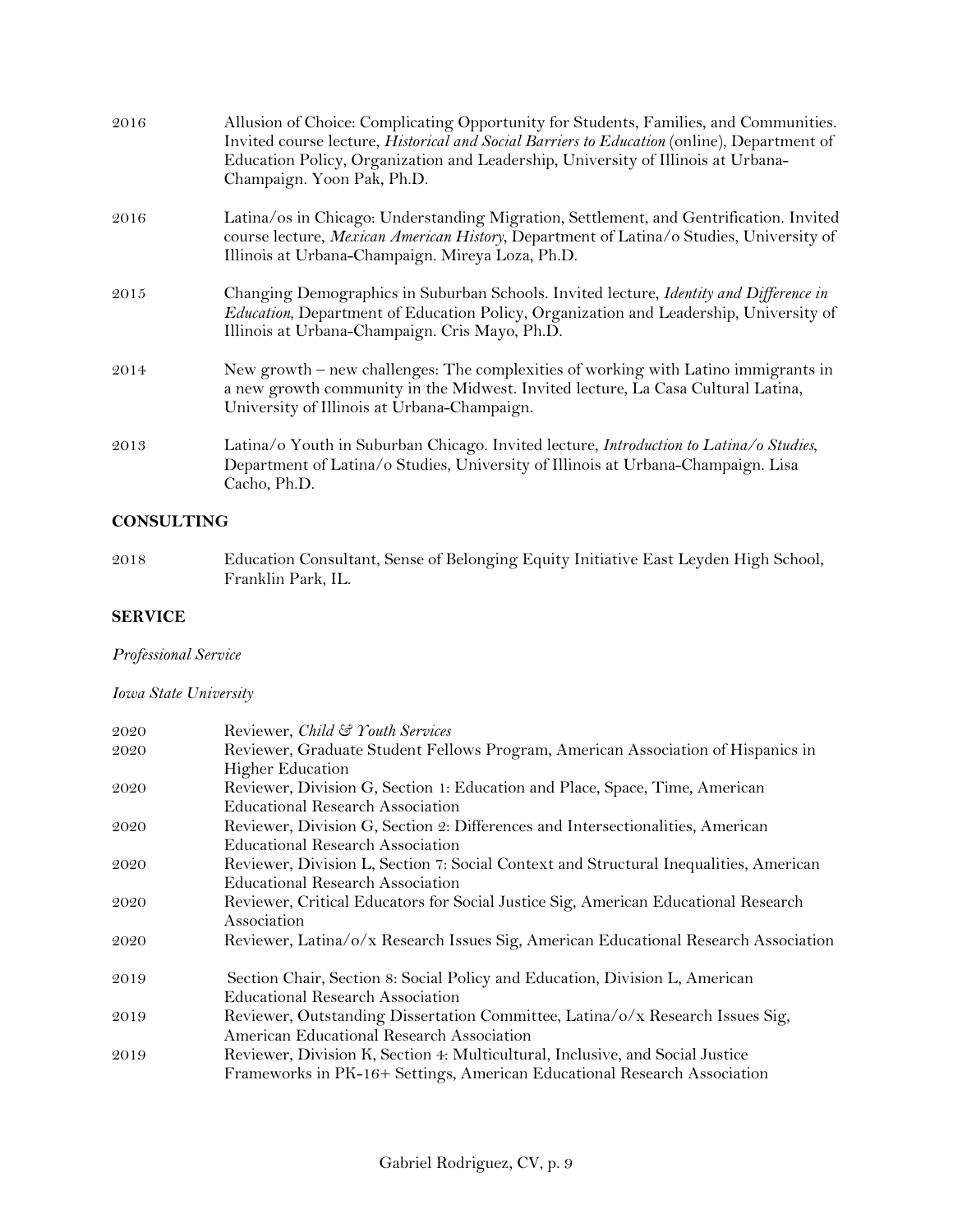## 2019 Reviewer, Graduate Student Fellows Program, American Association of Hispanics in Higher Education

*University of Illinois at Chicago*

| 2018 | Reviewer, International Journal of Qualitative Studies in Education                |
|------|------------------------------------------------------------------------------------|
| 2018 | Reviewer, Journal of Latinos and Education                                         |
| 2018 | Reviewer, Graduate Student Fellows Program, American Association of Hispanics in   |
|      | <b>Higher Education</b>                                                            |
| 2018 | Reviewer, Critical Educators for Social Justice SIG, American Educational Research |
|      | Association                                                                        |
| 2018 | Reviewer, Hispanic Research Issues SIG, American Educational Research Association  |
|      | Conference                                                                         |
| 2018 | Reviewer, Grassroots Community and Youth Organizing for Education Reform SIG,      |
|      | American Educational Research Association                                          |

*University of Illinois at Urbana-Champaign*

| 2017-2018 | Planning Committee Member, Critical Educators for Social Justice SIG Graduate<br>Student Forum, American Educational Research Association |
|-----------|-------------------------------------------------------------------------------------------------------------------------------------------|
| 2017      | Reviewer, Graduate Student Fellows Program, American Association of Hispanics in<br><b>Higher Education</b>                               |
| 2017      | Reviewer, Hispanic Research Issues SIG, American Educational Research Association                                                         |
| 2016      | Reviewer, Youth Organizing SIG, American Educational Research Association                                                                 |
| 2014      | Reviewer, Critics Choice Book Award of the American Educational Studies Association                                                       |

*Institutional Service*

*Iowa State University* 

|           | 2020-Present Member, Associate Dean for Research and Graduate Education Search Committee |
|-----------|------------------------------------------------------------------------------------------|
| 2020-2021 | Member, Graduate Curriculum Committee, School of Education                               |
| 2020      | Organizer and Facilitator, Dissertation Fellowship Proposal Workshop                     |
| 2020      | Panelist, faculty panel, Navigating the Academic Job Market                              |

*University of Illinois at Urbana-Champaign*

| 2015      | Reviewer, College of Education's Graduate Student Conference            |
|-----------|-------------------------------------------------------------------------|
| 2014      | Panel Moderator, Illinois Summer Research Symposium                     |
| 2013-2014 | Committee Member, La Casa Cultural Latina Advisory Committee            |
| 2013-2014 | Co-chair, Graduate Organization of Latina/o Students                    |
| 2013-2014 | Panelist, graduate student panel, Summer Research Opportunities Program |
| 2013-2014 | Panelist, graduate student panel, Because a Bachelors isn't Enough      |
| 2011-2015 | Member, Graduate Organization of Latina/o Students                      |